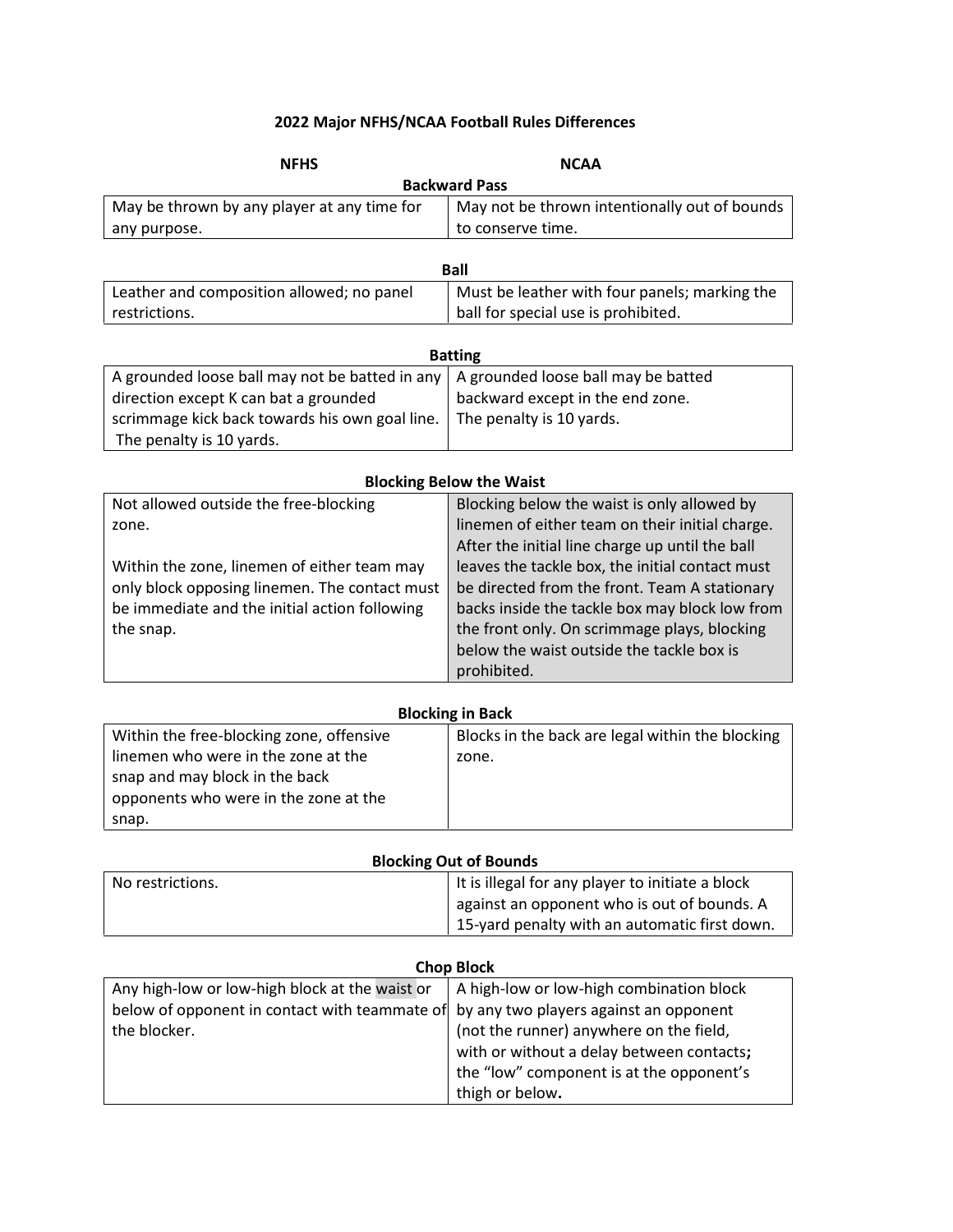| <b>Clipping</b>          |                                             |
|--------------------------|---------------------------------------------|
| All clipping is illegal. | Blocks from behind at the knee or below are |
|                          | illegal anywhere except against the runner. |
|                          | Blocks from behind above the knee are legal |
|                          | within the blocking zone.                   |

## **Coaching/Team Box**

| Three coaches in a restricted 2-yard belt     | Separate 2-yard belts for officials and |
|-----------------------------------------------|-----------------------------------------|
| between team box and sideline only while the  | coaches between the 20-yard lines.      |
| ball is dead between the 25-yard lines. State |                                         |
| association option to extend.                 |                                         |

| No restrictions. | It is illegal for 3 defensive players to line<br>up shoulder-to-shoulder and move<br>forward on place kicks with primary<br>contact against a single team K player; 5-<br>yard penalty, previous spot.<br>When the offense is in a scrimmage kick<br>formation, any defensive player within one<br>yard of the line of scrimmage must be<br>aligned completely outside the frame of |
|------------------|-------------------------------------------------------------------------------------------------------------------------------------------------------------------------------------------------------------------------------------------------------------------------------------------------------------------------------------------------------------------------------------|
|                  | the body of the snapper at the snap.                                                                                                                                                                                                                                                                                                                                                |

## **Defensive Holding – Penalty Enforcement**

| No automatic first down. | Automatic first down. |
|--------------------------|-----------------------|
|                          |                       |

### **Defensive Pass Interference**

| If there is contact while pass is in flight, | Pass must be catchable.                     |  |
|----------------------------------------------|---------------------------------------------|--|
| it is not a foul if contact is away from     | Spot foul if less than 15 yards. Special    |  |
| direction of the pass.                       | enforcement inside 17 yard line;            |  |
| Penalty is 15 yards under all-but-one        | automatic first down. No PI if scrimmage    |  |
| principle; no automatic first down.          | kick is simulated.                          |  |
| Interference applies if an eligible receiver | Interference does not apply against an      |  |
| voluntarily goes OOB and returns in bounds   | eligible receiver who goes OOB & returns    |  |
| (illegal participation).                     | in bounds (possible illegal touching).      |  |
| Interference restrictions apply if a         | Interference restrictions do not apply if a |  |
| forward pass is touched behind the line      | forward pass is touched behind the line by  |  |
| by A, and goes beyond line.                  | A, and goes beyond line.                    |  |

#### **Extending the Period**

| Period is not extended if the penalty is a safety. The period is extended for the free kick. |                                              |
|----------------------------------------------------------------------------------------------|----------------------------------------------|
|                                                                                              | Offended team option for loss of down fouls. |

| <b>Face Mask Fouls</b>                         |                                                |  |
|------------------------------------------------|------------------------------------------------|--|
| Grasping face mask without pulling, turning or | Grasping face mask without pulling, turning or |  |
| twisting is a foul with a 5-yard penalty.      | twisting is not foul.                          |  |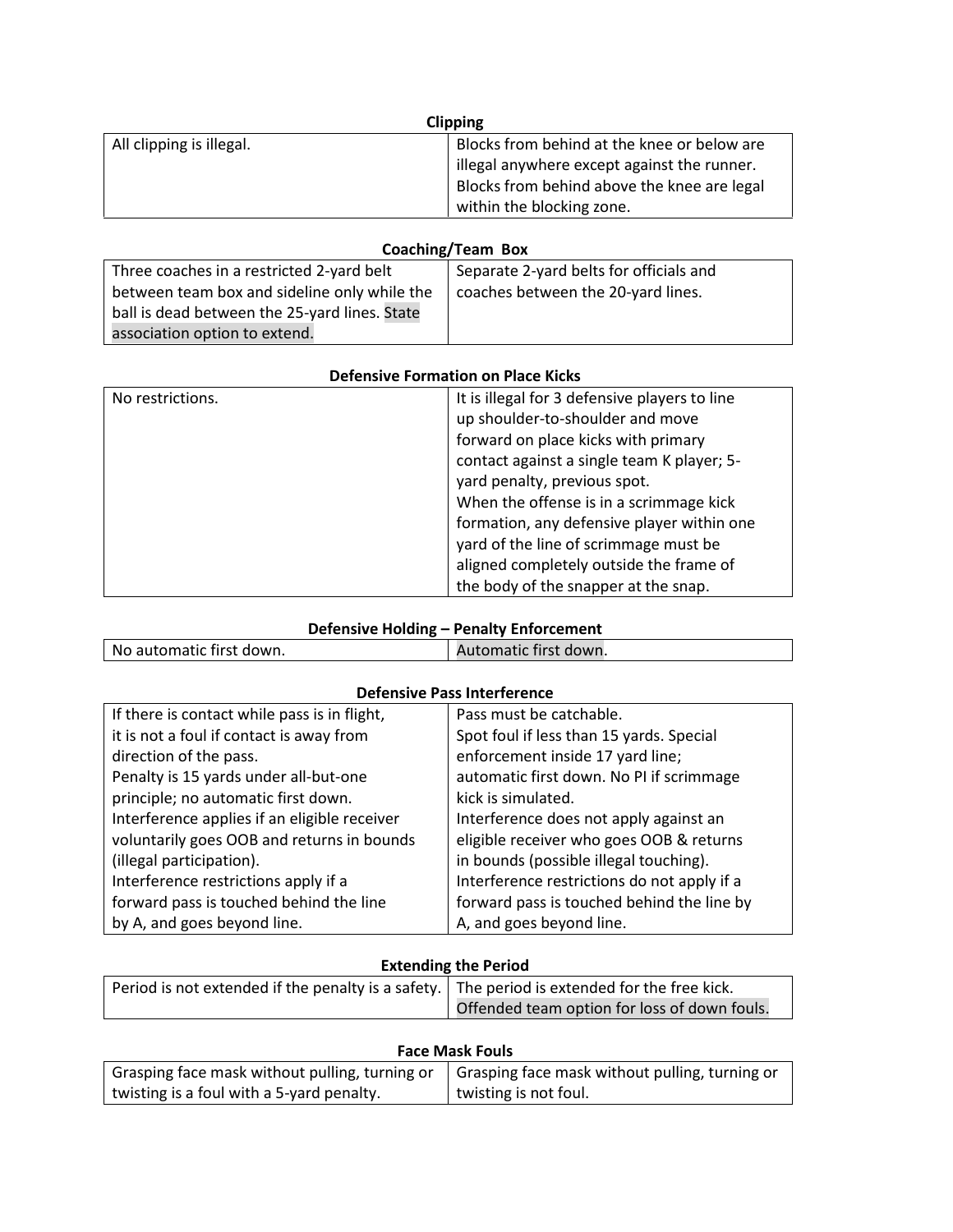| <b>Fair Catch</b>                         |                                               |  |
|-------------------------------------------|-----------------------------------------------|--|
| The ball is spotted where a fair catch is | The receiving team may fair catch a free      |  |
| made.                                     | kick inside their 25-yard line and have       |  |
| After a fair catch, there is an option to | the ball put in play at their 25-yard line    |  |
| free kick or snap.                        | After a fair catch, the ball must be snapped. |  |

| <b>False Start</b>                      |                                           |
|-----------------------------------------|-------------------------------------------|
| If the entire team does not become set  | If the entire team does not become set    |
| before the snap it is an illegal shift. | before the snap, a false start is called. |

| <b>Field Goal From Outside the 20</b>     |                                                |  |
|-------------------------------------------|------------------------------------------------|--|
| Unsuccessful kick results in touchback if | Ball returned to previous spot if untouched by |  |
| ball crosses goal line.                   | B beyond the neutral zone.                     |  |

| <b>Fighting</b>             |                                                                                      |  |
|-----------------------------|--------------------------------------------------------------------------------------|--|
| Disqualified from the game. | Disqualified. First half fight - for game. Second-                                   |  |
|                             | half fight - for second half and first half of next<br>game. Second fight --players/ |  |
|                             | substitutes/coaches for season.                                                      |  |

### **Forward Pass - Definition**

| Point of first touching must be forward.<br>Initial direction must be forward. |
|--------------------------------------------------------------------------------|
|--------------------------------------------------------------------------------|

| <b>Forward Pass - Spike to Conserve Time</b> |                                        |  |
|----------------------------------------------|----------------------------------------|--|
| If the snap is muffed, it cannot be spiked.  | A muffed snap that does not touch the  |  |
|                                              | ground can be spiked immediately after |  |
|                                              | the ball is controlled.                |  |
|                                              |                                        |  |

| <b>Free-Kick Line</b> |                                  |
|-----------------------|----------------------------------|
| K's 40-yard line.     | $\overline{ }$ A's 35-yard line. |

| <b>Free-Kick Line Infractions</b>      |                                                  |  |
|----------------------------------------|--------------------------------------------------|--|
| Encroachment, four players on either   | All are live-ball fouls with a penalty option to |  |
| side of kicker and no more than one    | enforce from end of the run when kicking         |  |
| player more than five yards behind the | team is offside.                                 |  |
| FK line - dead-ball foul.              |                                                  |  |

#### **Free-Kick Out-of-Bounds**

| Place ball 25 yards from previous spot or 5-yard Place ball 30 yards from previous spot, 5-yard |                                                  |
|-------------------------------------------------------------------------------------------------|--------------------------------------------------|
| penalty and re-kick or a five-yard penalty from                                                 | penalty and re-kick, or a five-yard penalty from |
| where the ball belongs to R.                                                                    | where the ball belongs to B.                     |

### **Free-Blocking Zone**

| Only offensive players on the line of            |
|--------------------------------------------------|
| scrimmage within a rectangular area centered     |
| on the middle lineman and extending 5 yards      |
| laterally in each direction and 3 yards on both  |
| sides of the neutral zone may legally clip above |
| the knee in the zone. A player on the line       |
| within the zone may not leave the zone and       |
| return to clip. Blocking in the back legal under |
|                                                  |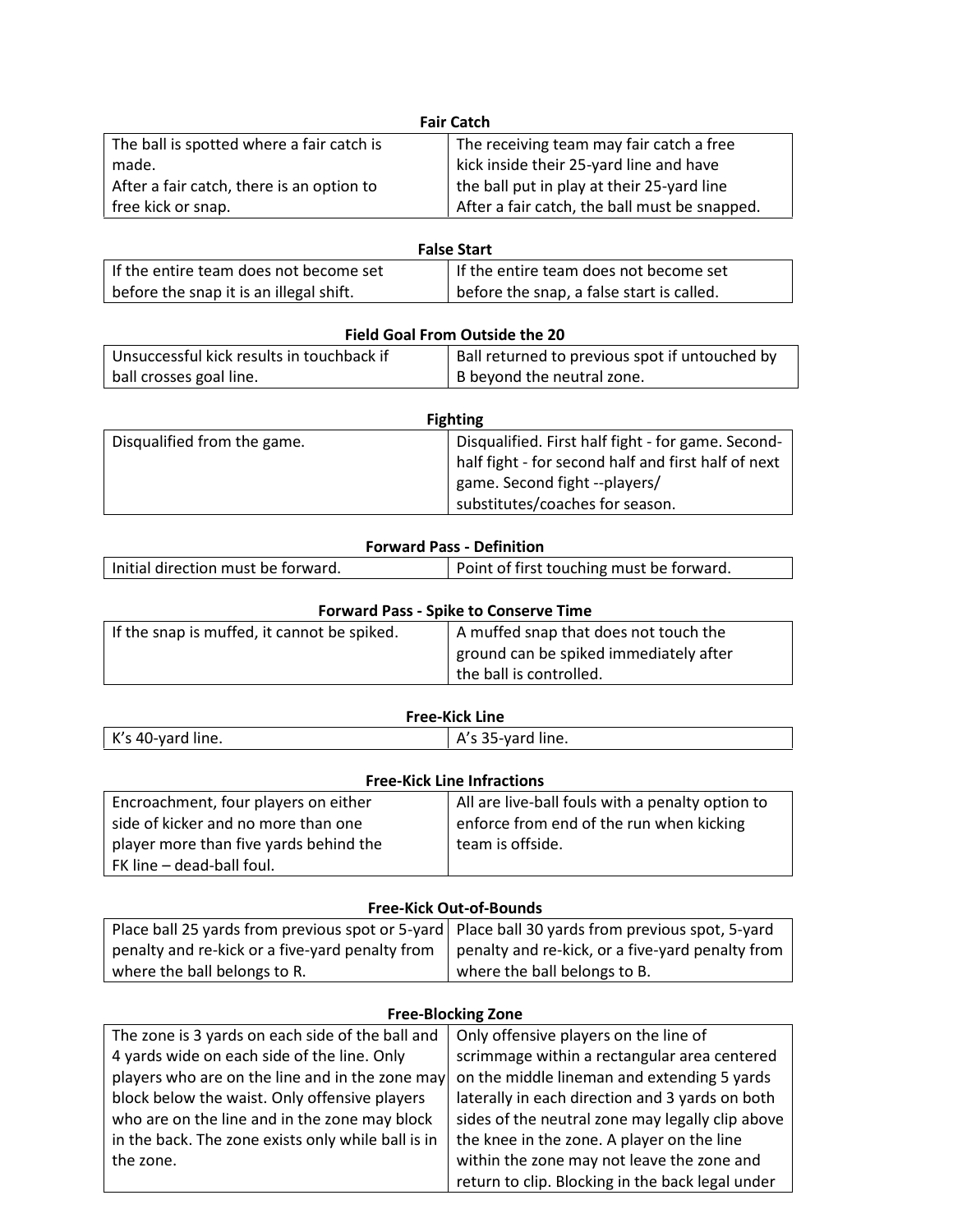| the same conditions. The zone exists until the   |
|--------------------------------------------------|
| ball is in player possession outside the zone or |
| is muffed or fumbled outside the zone.           |

| Fumble – Out of Bounds – Fourth Down |                                         |  |
|--------------------------------------|-----------------------------------------|--|
| Spotted where it becomes dead. Clock | Forward fumbles are returned to spot of |  |
| starts on snap.                      | $\vert$ fumble – clock starts on ready. |  |
| No fourth down fumble rule.          | Fourth down fumble rule.                |  |

| <b>Game Clock</b>                               |                                                  |  |
|-------------------------------------------------|--------------------------------------------------|--|
| The game clock starts on the snap when the ball | The game clock starts on the snap only during    |  |
| becomes dead out of bounds.                     | the last two minutes of each half when the ball  |  |
|                                                 | becomes dead out of bounds except for            |  |
|                                                 | forward fumble.                                  |  |
| The game clock starts on the snap after a legal | The game clock starts on the snap after a legal  |  |
| kick only when a new series is awarded.         | kick.                                            |  |
| The game clock always starts on the snap after  | The game clock starts on the snap after a delay  |  |
| a delay penalty is accepted.                    | penalty, regardless of whether it is accepted or |  |
|                                                 | declined, if committed by a team in              |  |
|                                                 | scrimmage-kick formation.                        |  |
| When a penalty is accepted with less than two   | Inside the last two minutes of a half, if the    |  |
| minutes remaining in either half, the offended  | game clock is stopped to administer the          |  |
| team has the option to start the game clock on  | penalty for a foul by the team ahead in the      |  |
| the snap.                                       | score, the game clock will start on the snap, at |  |
|                                                 | the option of the offended team.                 |  |

| Game Length         |                     |  |
|---------------------|---------------------|--|
| 12-minute quarters. | 15-minute quarters. |  |
| Andreas Hollands    |                     |  |

| <b>Goalpost Uprights</b> |                         |  |
|--------------------------|-------------------------|--|
| 23 feet 4 inches apart.  | 18 feet 6 inches apart. |  |
|                          |                         |  |

# **Hash marks (Inbounds Lines)**

| Divide field in thirds. | 60 feet from each sideline. |
|-------------------------|-----------------------------|

## **Helmet comes off during Play**

| The player whose helmet comes off must not   | Same, except prolonged participation is     |  |
|----------------------------------------------|---------------------------------------------|--|
| continue to participate beyond the immediate | a personal foul. The penalty is 15 yards    |  |
| action in which he is engaged. Prolonged     | plus an automatic first down for fouls by   |  |
| participation is illegal participation.      | Team B.                                     |  |
| No foul for simply removing the helmet while | Players cannot remove helmet unless in team |  |
| on the field.                                | box except for timeouts, etc.               |  |

#### **Horse Collar Tackle**

| All players are prohibited from grabbing the                                                       | All players are prohibited from grabbing the     |
|----------------------------------------------------------------------------------------------------|--------------------------------------------------|
| inside back collar of the shoulder pads or jersey, inside back collar of the shoulder pads or      |                                                  |
| the name plate area on the back of the jersey or jersey, the nameplate area on the back of the     |                                                  |
| the inside collar of the side of the shoulder pads jersey, or the inside collar of the side of the |                                                  |
| or jersey of a runner, and subsequently                                                            | shoulder pads or jersey, and immediately         |
| independently pulling the opponent down.                                                           | pulling the runner down. This does not apply     |
| There is no requirement for the tackle to be                                                       | to a runner who is inside the tackle box or to a |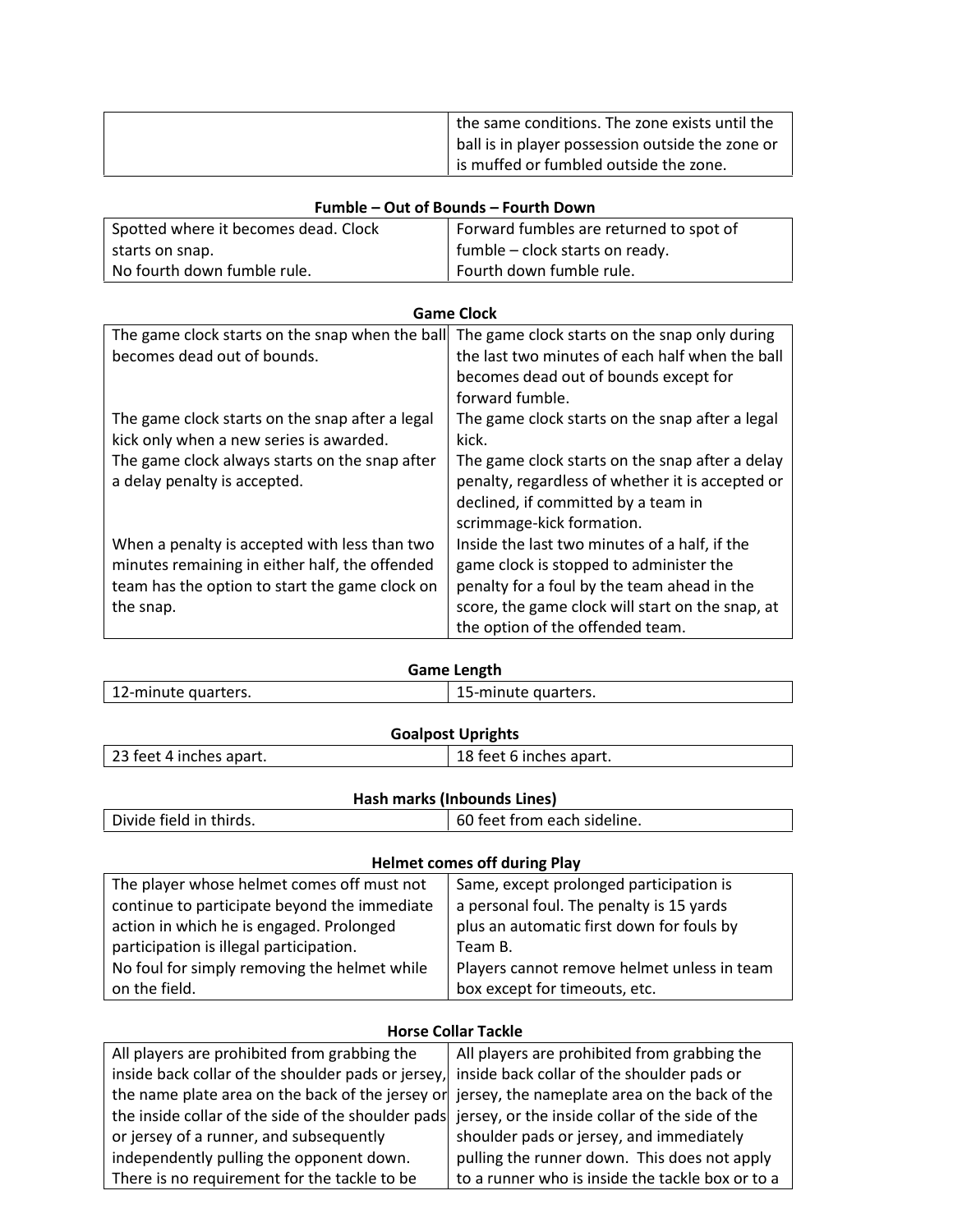| immediate nor are there exceptions for the | quarterback who is in the pocket. |
|--------------------------------------------|-----------------------------------|
| tackle box or a quarterback in the pocket. |                                   |

| <b>Illegal Kicks</b>                    |                                          |  |
|-----------------------------------------|------------------------------------------|--|
| For an illegal kick such as one from    | For such an illegal kick, the penalty is |  |
| beyond the neutral zone, the penalty is | five yards from the previous spot and    |  |
| 10 yards from the spot of the foul and  | loss of down. The ball becomes dead      |  |
| the ball is treated as a fumble.        | when kicked.                             |  |

| <b>Injured Player</b>                       |                                          |  |
|---------------------------------------------|------------------------------------------|--|
| Any player who exhibits signs of a          | A player sustaining an injury, including |  |
| concussion must be removed from the         | showing signs of a concussion, must go   |  |
| game and may not return until cleared       | to the team area for medical attention   |  |
| by an appropriate health care               | and remain out of the game until an      |  |
| professional. It is no longer necessary for | appropriate medical professional         |  |
| an unconscious player to have a             | designated by his institution approves   |  |
| physician's note to continue to play.       | his return.                              |  |

| Intentional Grounding to Save Yardage        |                                              |
|----------------------------------------------|----------------------------------------------|
| Loss of down and 5-yard penalty from spot of | Loss of down at the spot of pass, no yardage |
| pass (end of run).                           | assessed.                                    |

| <b>Kick-Catch Interference</b>                    |                                                |
|---------------------------------------------------|------------------------------------------------|
| Interference occurs if a free kick is touched in- | Interference on a free kick in-flight only     |
| flight by K.                                      | applies if an R player is positioned to make a |
|                                                   | catch.                                         |
|                                                   | The receiving team has the same kick-catch     |
|                                                   | and fair-catch protection whether the ball is  |
|                                                   | kicked directly off the tee or is immediately  |
|                                                   | driven to the ground.                          |
|                                                   | Kicking team players cannot enter the area     |
|                                                   | defined by the width of the receiver's         |
|                                                   | shoulders and extending one yard in front of   |
|                                                   | the receiver before he touches the ball.       |

| <b>Kicker Contacted</b> |  |
|-------------------------|--|
|-------------------------|--|

| A kicker is protected until he has had a<br>reasonable opportunity to regain his balance.<br>No foul if defender is blocked into | A kicker who runs outside the tackle box<br>is not protected as a kicker. |  |
|----------------------------------------------------------------------------------------------------------------------------------|---------------------------------------------------------------------------|--|
| kicker/holder.                                                                                                                   | No foul only if defender is illegally blocked into<br>kicker/holder.      |  |

| <b>Kicking Tee</b>                                                  |                                                                                        |
|---------------------------------------------------------------------|----------------------------------------------------------------------------------------|
| Kicking tee allowed for free kicks and<br>placekicks.               | Tee allowed only for free kicks.                                                       |
| Tee may be two inches high.<br>Use of illegal tee is an unfair act. | Tee is limited to one inch high.<br>Use of illegal tee is an illegal kick; a five-yard |
|                                                                     | penalty from the previous spot.                                                        |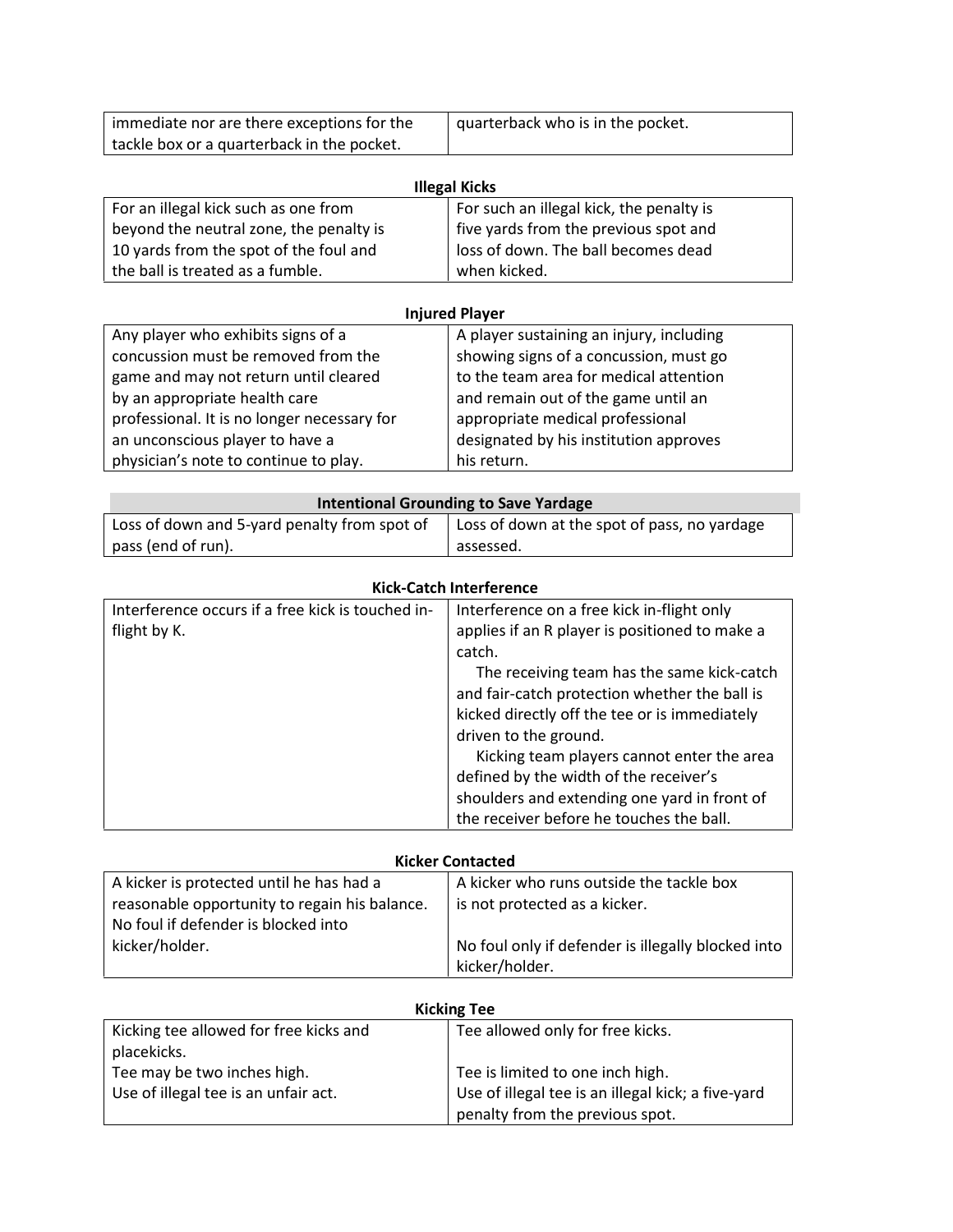| <b>Kick into Receiver's End Zone</b>       |                                             |  |
|--------------------------------------------|---------------------------------------------|--|
| Touchback when non-scoring breaks plane of | Remains alive unless ball first touches the |  |
| R's goal line or when scoring attempt is   | ground in the end zone before it touches a  |  |
| unsuccessful.                              | B player.                                   |  |

| <b>Leaping</b>                                |                                                     |
|-----------------------------------------------|-----------------------------------------------------|
| Defensive players may leap from the ground to | It is illegal to leap into the plane directly above |
| block a kick as long as they don't violate a  | the frame of the body of an opponent unless         |
| different rule such as hurdling or leverage.  | the player was aligned in a stationary position     |
|                                               | within one yard of the line of scrimmage when       |
|                                               | the ball was snapped as long as he doesn't          |
|                                               | move forward before leaving his feet.               |

| <b>Neutral Zone Infractions</b>          |                                                  |  |
|------------------------------------------|--------------------------------------------------|--|
| Offensive false start and encroachment - | Offensive false start and encroachment -         |  |
| dead-ball foul.                          | dead-ball foul.                                  |  |
| Defensive encroachment - dead-ball foul. | Defensive offside - dead-ball or live-ball foul. |  |
| Defensive lineman quick/abrupt actions-  | Defensive lineman quick/abrupt actions -         |  |
| unsportsmanlike conduct.                 | dead-ball delay foul.                            |  |

| <b>Nine-Yard Marks</b>                 |                                              |  |
|----------------------------------------|----------------------------------------------|--|
| Team A players and substitutes must be | Only Team A substitutes must be between the  |  |
| between the nine-yard marks after the  | nine-yard marks after the ready. Players who |  |
| ready.                                 | participated in the previous down need only  |  |
|                                        | be between the nine-yard marks anytime after |  |
|                                        | the previous down ended and the next snap.   |  |

| <b>Numbering Exception</b> |
|----------------------------|
|                            |

| Applies only on fourth down or a try whenever     | Applies whenever K is in a scrimmage-kick |
|---------------------------------------------------|-------------------------------------------|
| K is in a scrimmage-kick formation.               | formation.                                |
| On $1^{st}$ , 2d or 3d down, only the snapper can |                                           |
| have a number outside the 50-79 range.            |                                           |

| <b>Offensive Formation</b> |                                                                        |
|----------------------------|------------------------------------------------------------------------|
| المستحلف الما              | $\Lambda$ and $\Lambda$ <b>f</b> $\Lambda$ and $\Lambda$ and $\Lambda$ |

| Only the snapper may lock legs with the   | Any offensive lineman may lock legs with |  |
|-------------------------------------------|------------------------------------------|--|
| guards. All other linemen must have       | another lineman.                         |  |
| both feet outside the outside foot of the |                                          |  |
| adjacent player.                          |                                          |  |

### **Officials Jurisdiction**

| 30 minutes before scheduled kickoff or as | 90 minutes before scheduled kickoff. |
|-------------------------------------------|--------------------------------------|
| determined by the state association.      |                                      |

| <b>Onside Kick</b>                           |                                                  |  |
|----------------------------------------------|--------------------------------------------------|--|
| Kicking the ball directly into the ground    | Players have the same kick-catch and fair-       |  |
| so that it goes into the air in the manner   | catch protection whether the ball is kicked      |  |
| of a ball kicked directly off the tee (pop-  | directly off the tee or is immediately driven to |  |
| up kick) is illegal and is a dead-ball foul. | the ground (pop-up kick).                        |  |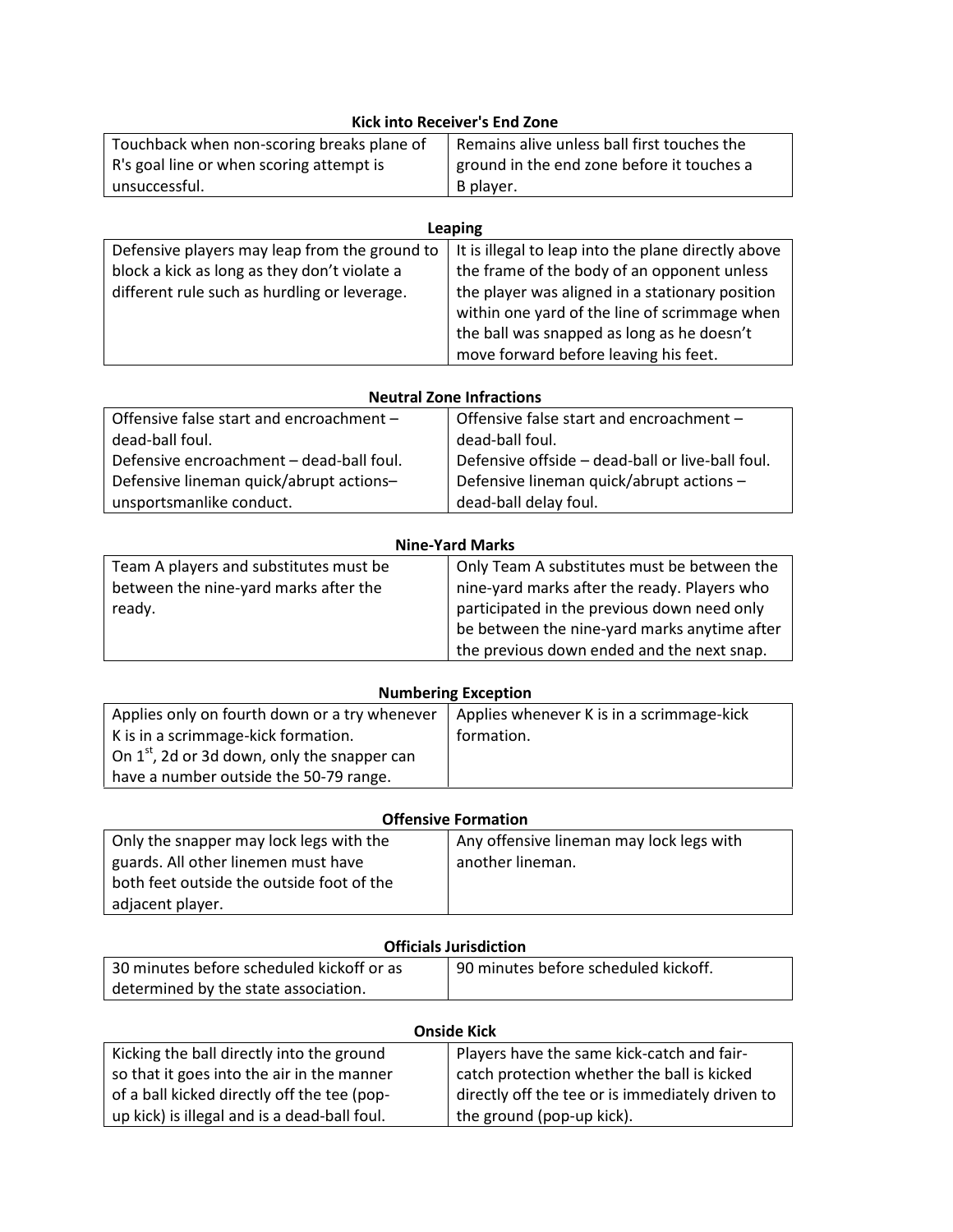| <b>Overtime</b>                       |                                          |
|---------------------------------------|------------------------------------------|
| Equal series from 10-yard line (State | Equal series from 25-yard line.          |
| Association option).                  | No kick try after first series.          |
|                                       | After the second series, teams alternate |
|                                       | attempting a two-point try.              |
|                                       | Referred to as "Extra Periods."          |

| <b>Participation</b>                   |                                                 |  |
|----------------------------------------|-------------------------------------------------|--|
| 12 or more players on the field at the | 12 or more players on the field at the snap are |  |
| snap result in a 15-yard penalty for   | a 5-yard penalty for illegal substitution.      |  |
| illegal participation.                 |                                                 |  |

| <b>Placekick Holder</b>                   |                                   |  |
|-------------------------------------------|-----------------------------------|--|
| Must rise to keep ball alive. May rise to | Need not rise to keep ball alive. |  |
| catch or recover a snap.                  |                                   |  |

| <b>Play Clock</b>                         |                                           |  |
|-------------------------------------------|-------------------------------------------|--|
| A 40/25-second play clock is used.        | A 40/25-second play clock is used.        |  |
| After a touchdown and following a         | After a touchdown and following a         |  |
| kickoff, the play clock will be set at 25 | kickoff, the play clock will be set at 40 |  |
| seconds.                                  | seconds.                                  |  |
|                                           |                                           |  |

| <b>Player Voluntarily Out of Bounds</b> |                                             |  |
|-----------------------------------------|---------------------------------------------|--|
| Player of A and K is guilty of illegal  | Foul for A on a kick, but an A receiver may |  |
| participation if he returns to field.   | return unless first to touch forward pass.  |  |
| All players are prohibited from         |                                             |  |
| intentionally going out of bounds and   |                                             |  |
| returning.                              |                                             |  |

| <b>Roughing the Passer</b>                |                                            |  |
|-------------------------------------------|--------------------------------------------|--|
| No contact after it is clear the ball has | Same plus all forcible contact against the |  |
| been thrown.                              | passer at the knee or below unless he is   |  |
|                                           | making a wrap-up tackle without forcible   |  |
|                                           | contact with the head or shoulder.         |  |

#### **Scrimmage Kick Formation**

| Deep player must be 10 yards back.       | Same plus it must be obvious a kick will |
|------------------------------------------|------------------------------------------|
| Also for FG attempt, the holder may be 7 | be attempted.                            |
| yards back with a kicker in position.    |                                          |

|                                  | <b>Shift</b>                     |
|----------------------------------|----------------------------------|
| Movement of one or more players. | Movement of two or more players. |

| <b>Sideline Infractions</b>                      |                                              |  |
|--------------------------------------------------|----------------------------------------------|--|
| Teams whose players and coaches are in the       | Teams whose players and coaches get outside  |  |
| restricted area and do not contact an official   | their designated areas and do not contact an |  |
| while the ball is live are penalized as follows: | official are penalized as follows:           |  |
| (1) An official sideline warning.                | (1) A warning for the first infraction;      |  |
| (2) A five-yard penalty for the next             | (2) five-yard delay-of-game penalty from the |  |
| infraction.                                      | succeeding spot for the second and third     |  |
| (3) A 15-yard penalty for each additional        | infractions;                                 |  |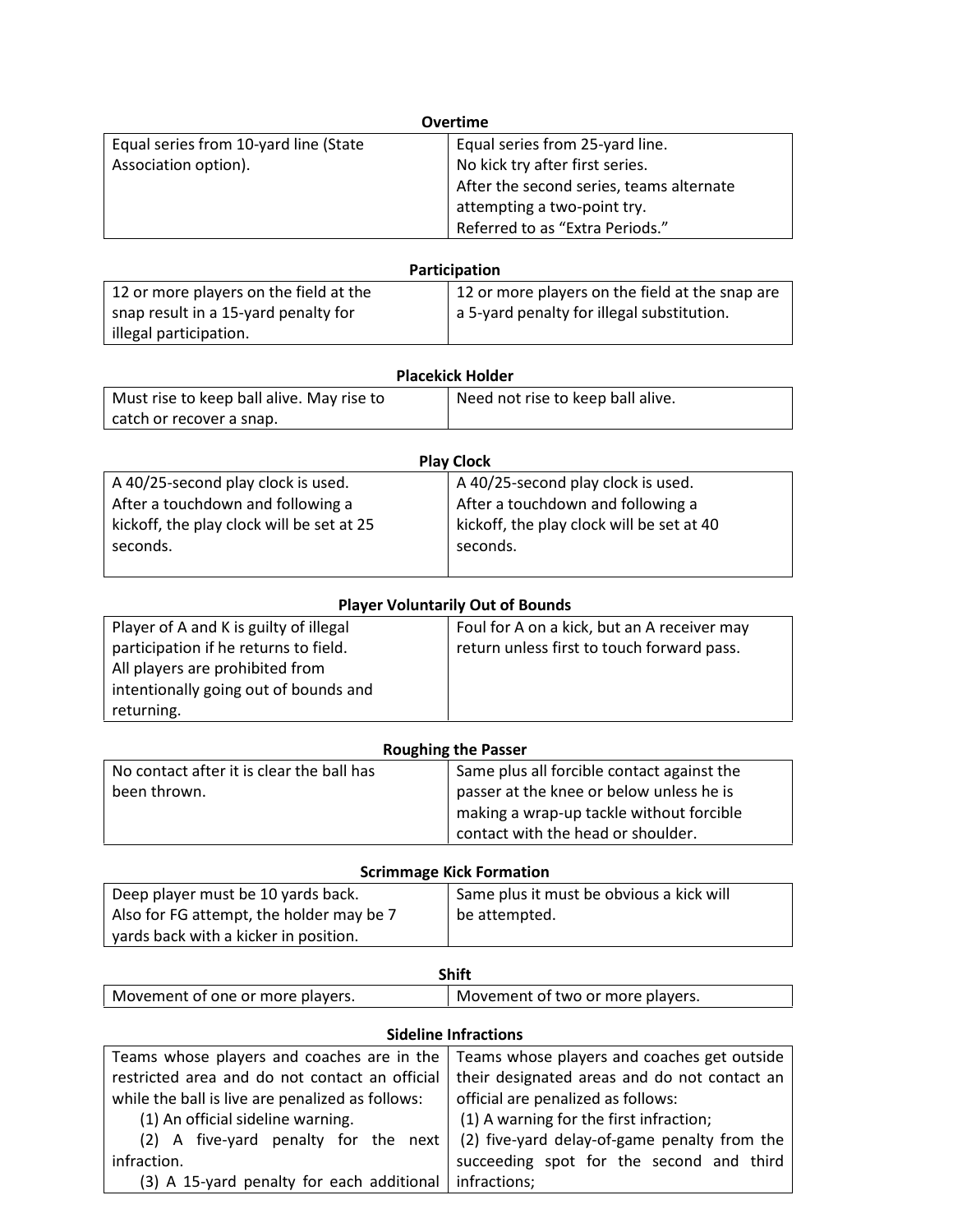| infraction. | (3) A team 15-yard unsportsmanlike conduct                |
|-------------|-----------------------------------------------------------|
|             | penalty from the succeeding spot with an                  |
|             | automatic first down for Team B fouls for the $\mathsf I$ |
|             | fourth and any subsequent infractions.                    |

| <b>Snap</b>                                   |                                                  |  |
|-----------------------------------------------|--------------------------------------------------|--|
| It is encroachment if the defense touches the | If the ball is touched by a team B player during |  |
| ball or the snapper's hands or arms before    | a legal snap, the ball remains dead.             |  |
| the snap has ended.                           |                                                  |  |

| <b>Substitution</b>                                                       |                                                                                                   |  |
|---------------------------------------------------------------------------|---------------------------------------------------------------------------------------------------|--|
| Replaced player must depart within 3 seconds<br>of arrival of substitute. | Replaced A player must depart immediately (3)<br>seconds), but A cannot break huddle with 12      |  |
| Breaking the huddle with 12 or more players is                            | players.                                                                                          |  |
| not a foul unless it violates the above.                                  | While in the process of substitution, Team A is<br>prohibited from rushing quickly to the line of |  |
|                                                                           | scrimmage and snapping.                                                                           |  |

# **10-second Runoff** No provision. **Please see penalty enforcement section.**

| <b>Targeting</b>                        |                                             |  |
|-----------------------------------------|---------------------------------------------|--|
| No automatic DQ. Applies to all players | Automatic DQ, subject to review (player may |  |
|                                         | remain in team box).                        |  |
|                                         | Unless hit is with crown of helmet, applies |  |
|                                         | only to defenseless players.                |  |

| Timeout                                    |                                          |
|--------------------------------------------|------------------------------------------|
| Coach may go to huddle. All timeouts are 1 | Coach may not enter field. Length varies |
| min.                                       | based on TV.                             |

| Ball is next snapped at 20 yard line. | Same except 25 yard line if during a free kick. |
|---------------------------------------|-------------------------------------------------|
|                                       |                                                 |

|                                                  | Trv                                             |
|--------------------------------------------------|-------------------------------------------------|
| Ball dead when kick fails or when B secures      | The ball remains live as on any field goal      |
| possession.                                      | attempt.                                        |
| B cannot score.                                  | B may score two points.                         |
| Ball remains alive on fumble if Team A recovers. | Prior to change of possession, the try ends if  |
| Not attempted following touchdown on last        | A1 fumbles and a teammate recovers. Not         |
| timed down if game decided and playoff           | attempted following touchdown on last timed     |
| qualification is not a factor.                   | down if game decided.                           |
|                                                  | The try is not attempted unless a score would   |
|                                                  | affect the outcome of the game; however, if     |
|                                                  | the scoring team is ahead by one or two         |
|                                                  | points, they have the option to forego the try. |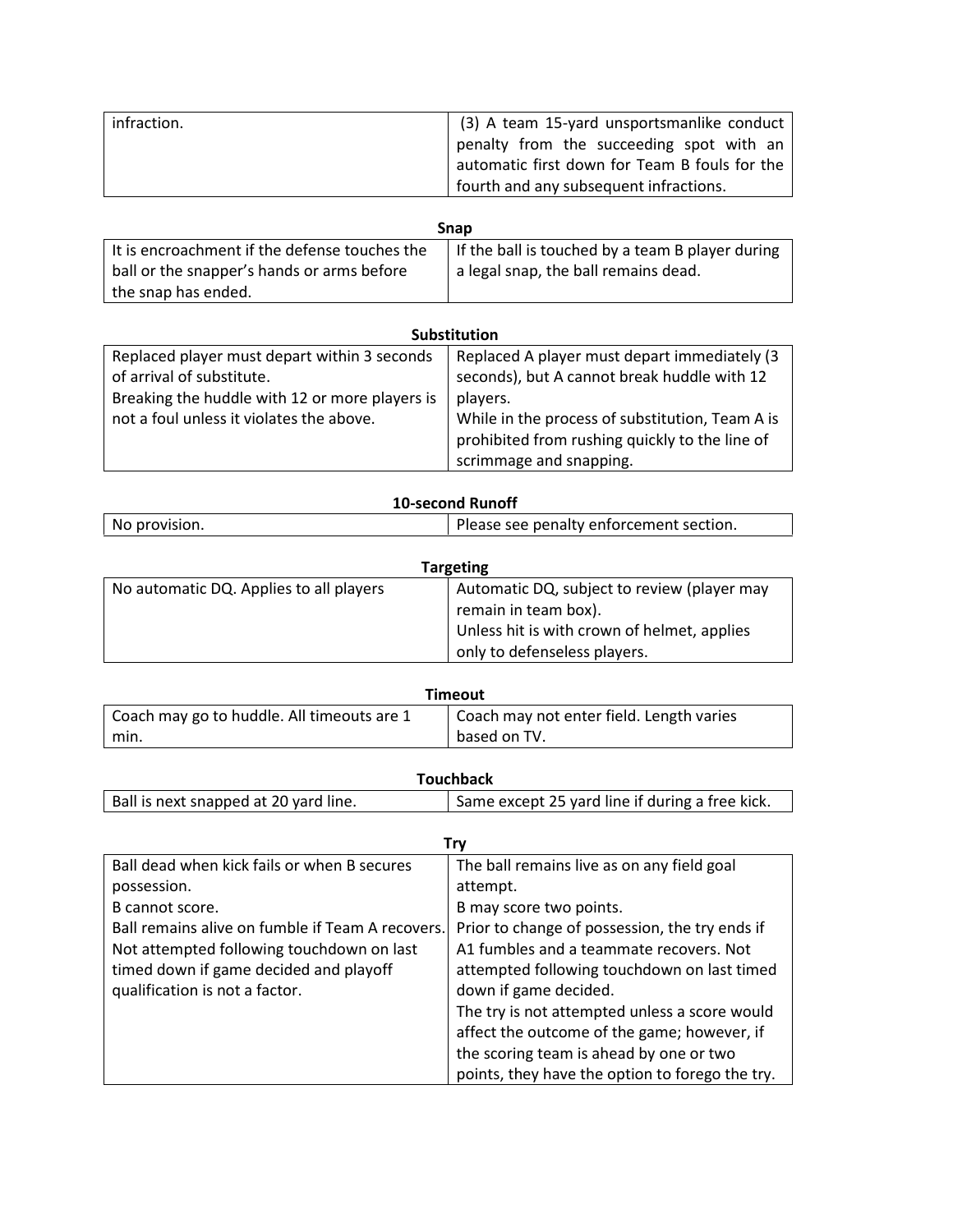| <b>Video Review</b>                |                                                |
|------------------------------------|------------------------------------------------|
| Allowed for playoffs only by state | Allowed - special review procedures (instant   |
| association adoption.              | replay). Also, conferences are to review games |
|                                    | for flagrant fouls.                            |

| <b>Wedge Formation</b>                      |                                                        |
|---------------------------------------------|--------------------------------------------------------|
| It is legal to block from a wedge formation | It is illegal for two or more members of the receiving |
| during any down.                            | team to intentionally form a wedge for the purpose of  |
|                                             | blocking for the ball carrier after the ball has been  |
|                                             | kicked, except when the kick is from an obvious onside |
|                                             | kick formation.                                        |

# **Uniforms/Equipment**

| <b>Facemasks</b>                                                     |  |  |
|----------------------------------------------------------------------|--|--|
| An overbuilt facemask is legal.<br>An overbuilt facemask is illegal. |  |  |

| <b>Gloves/Hand Pads</b>                  |                                                   |
|------------------------------------------|---------------------------------------------------|
| Any color except ball colored.           | No restriction on the color of gloves. The        |
| Must meet the NOCSAE and SFIA standards. | specifications in effect for gloves apply to hand |
|                                          | pads.                                             |

| <b>Helmets</b>                                     |                                               |
|----------------------------------------------------|-----------------------------------------------|
| Similar team color not required. No rule on taking | Team color and design must be same. Facemasks |
| helmet off.                                        | same color.                                   |

### **Illegal/Mandatory Equipment Penalty**

| For use of illegal equipment: a 15-yard penalty for | The player is sent to the sideline for one play. He is |
|-----------------------------------------------------|--------------------------------------------------------|
| USC charged to head coach. For use of legal         | not allowed to return until the equipment is made      |
| equipment improperly worn: The player is sent to    | legal. The team may keep the player in the game        |
| the sideline for one play. He is not allowed to     | without missing a down by taking a timeout to fix      |
| return until the equipment is made legal. A         | the equipment.                                         |
| timeout may not be used to keep the player in the   |                                                        |
| game.                                               |                                                        |

| <b>Jersey</b>                                                                             |                                                    |
|-------------------------------------------------------------------------------------------|----------------------------------------------------|
| All must be long enough to reach the top of the                                           | Full length and tucked in.                         |
| pants, and shall be tucked in if longer.                                                  | Undergarments (e.g., T-shirt) may not extend below |
| Jersey color violations are reported to state                                             | the waistline.                                     |
| association.                                                                              | Jersey color violations are a foul at the start of |
| Visiting team must wear white jerseys.                                                    | each half, a 15-yard penalty and the loss of a     |
| Effective in 2021, home team jerseys must be a dark timeout at the start of each quarter. |                                                    |
| color that clearly contrasts to white.                                                    | Visiting team must wear white jerseys unless prior |
|                                                                                           | agreement                                          |

#### **Jersey Numbers**

| Effective in 2024, the entire body of the number     | The entire body of the number shall be a                     |
|------------------------------------------------------|--------------------------------------------------------------|
| shall be a single solid color that clearly contrasts | $\frac{1}{2}$ single solid color that clearly contrasts with |
| with the body color of the jersey.                   | the body color of the jersey.                                |
|                                                      | No more than two squad members may be                        |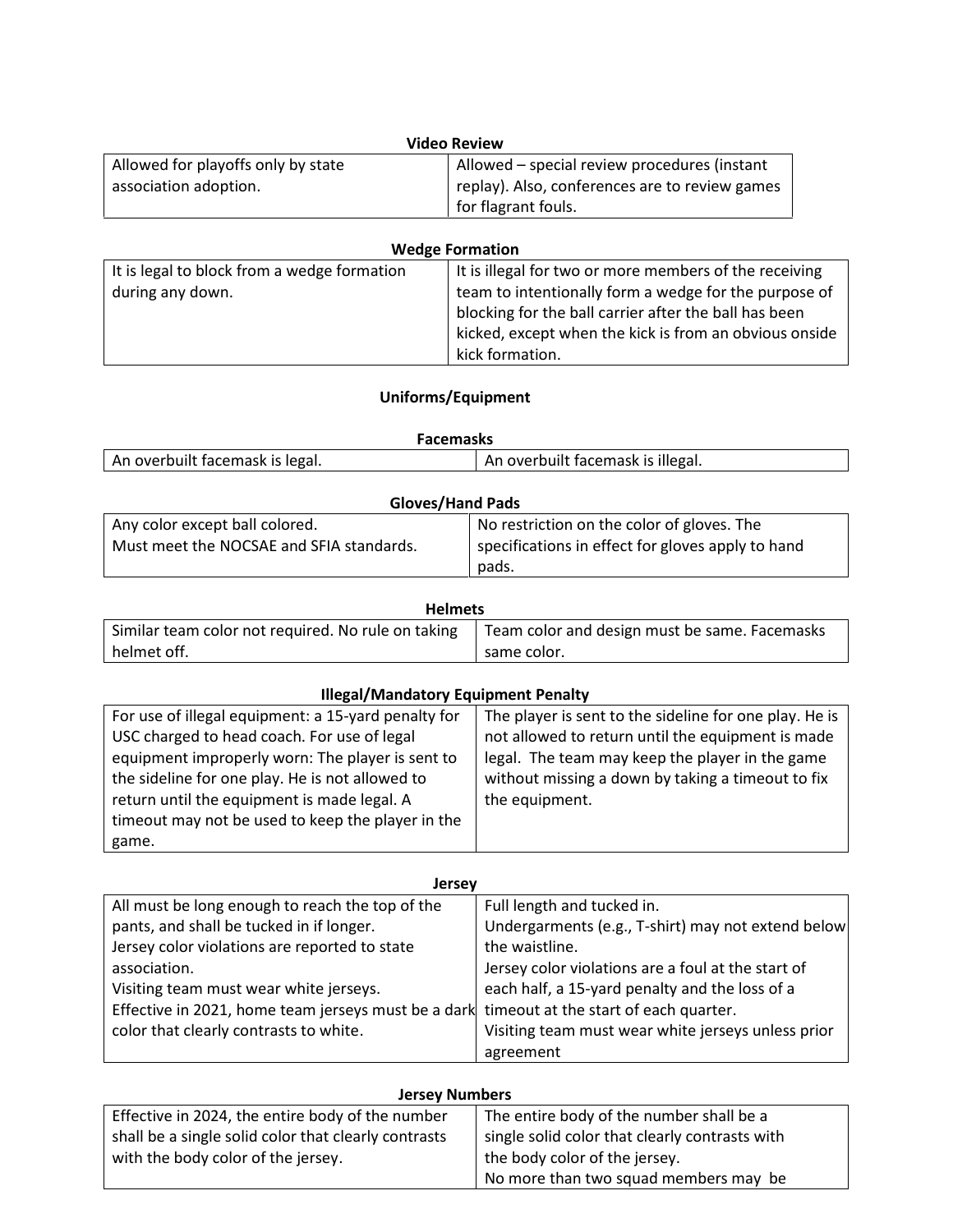| assigned the same jersey number for a       |
|---------------------------------------------|
| game.                                       |
| The penalty is the same as for jersey color |
| violations.                                 |

| <b>Knee Pads</b>     |                                            |
|----------------------|--------------------------------------------|
| Must cover the knee. | The pants and knee pads are recommended to |
|                      | cover the knees.                           |

| <b>Pants</b>                   |                                                 |  |
|--------------------------------|-------------------------------------------------|--|
| Extra outside pad may be worn. | External pad not allowed. All players must have |  |
|                                | same color/design.                              |  |

| Shoes     |                                                      |
|-----------|------------------------------------------------------|
| Required. | Not required. Disqualified if cleats are longer than |
|           | $\frac{1}{2}$ inch.                                  |

|               | <b>Socks</b>                                      |
|---------------|---------------------------------------------------|
| Not required. | All players must have same color and design. The  |
|               | sock/leg covering must cover the entire area from |
|               | the shoe to the bottom of the pants.              |

| <b>Towels</b>                                       |                                                |  |
|-----------------------------------------------------|------------------------------------------------|--|
| Any player may have a towel that is any solid color | One (4"x12" min/18"x36" max) plain white towel |  |
| with no words, symbols, letters or numbers, and     | per player. Must be moisture absorbing and     |  |
| must be no larger than 4"x12". All players must     | cannot be sticky.                              |  |
| have the same color if they wear a towel.           |                                                |  |

#### **PENALTY ENFORCEMENT**

#### **NFHS:**

The all-but-one principle applies. All fouls are penalized from the basic spot, except a foul by the offense behind the spot. Loose-ball plays include the snap, kicks, legal passes or fumbles in or behind the neutral zone and includes the run(s) which precede such legal or illegal kick, legal forward pass, backward pass or fumble. The basic spot for loose-ball plays is the previous spot. The basic spot for running plays is the end of the run.

Only roughing the passer, snapper, or kicker /holder include an automatic first down.

For roughing the passer, the dead-ball spot is the spot from which to enforce the 15-yard penalty. If there is a change of team possession or the run ends behind the previous spot, the penalty is enforced from the previous spot.

The following fouls have special enforcement provisions and options for the offended team: free kick out-of-bounds; kick-catching interference); unfair acts; roughing the passer; fouls by the kicking team on kick downs and fouls on scoring plays. Any foul on a scoring play can carry over to the try or succeeding kickoff.

Where there are 15 yard penalties for dead-ball fouls or live-ball fouls treated as dead-ball fouls committed by each team, and prior to the penalty administration; each 15-yard foul will cancel a 15 yard foul on the other team. Any remaining 15-yard fouls will be enforced. Also, a five-yard penalty for a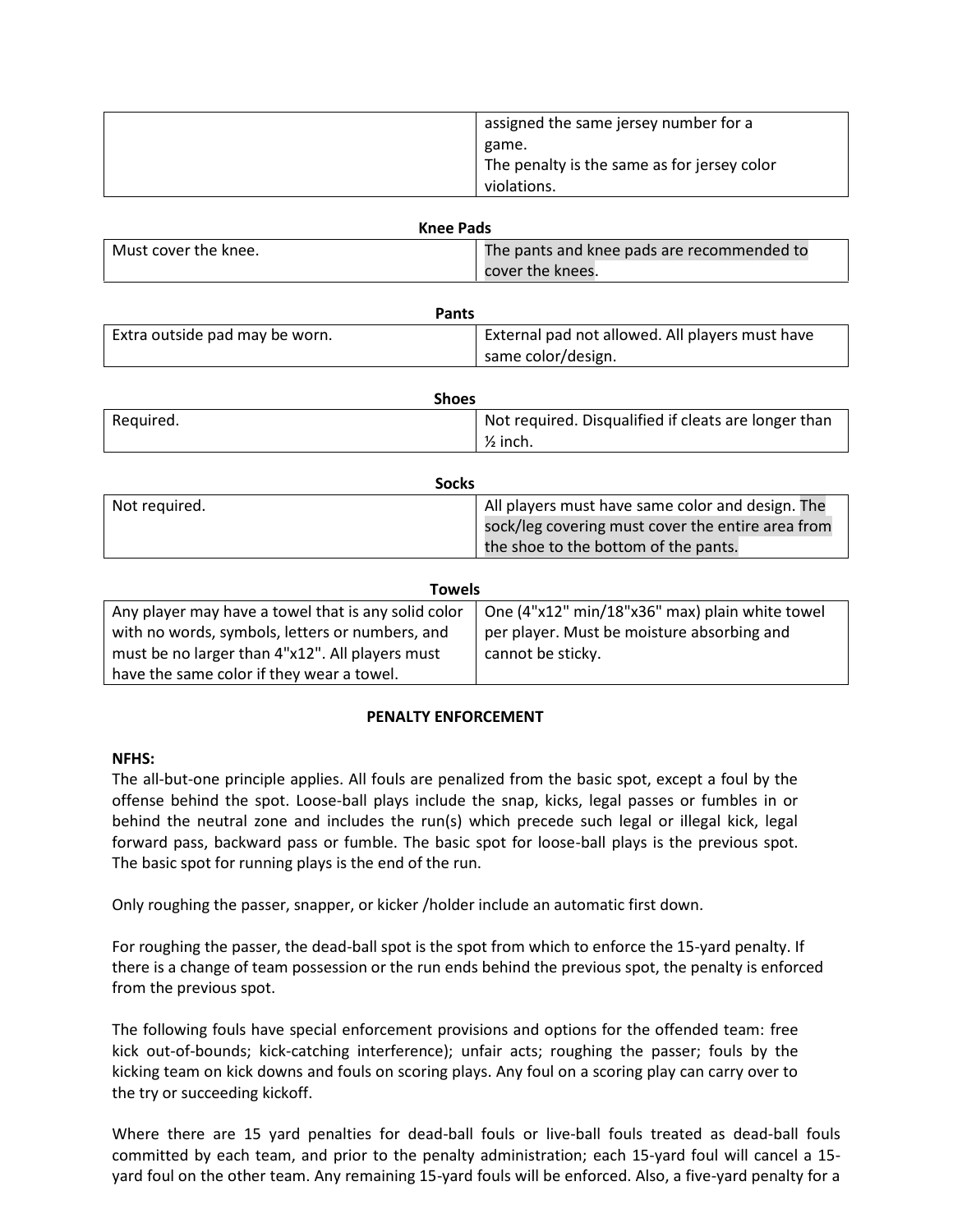dead-ball foul will be enforced separately and in the order of occurrence and would not cancel a five or 15-yard penalty.

Fouls on touchdown or successful field goal plays may be enforced on the try or succeeding kickoff provided they occur after any change of possession.

#### **NCAA:**

The all-but-one principle applies during running plays beyond the line or when there is no scrimmage line. The basic spot for fouls during a pass play (other than defensive pass interference less than 15 yards beyond neutral zone) is the previous spot. EXCEPTION: Holding, personal fouls, illegal facemask fouls and illegal use of hands behind the neutral zone are always enforced from the previous spot. Other specific penalty spots exist for kicking fouls. All personal fouls include an automatic first down. Numerous fouls carry a specific enforcement spot. Carry-over penalties are only for personal fouls on a scoring play and personal fouls against snapper, holder, kicker and passer on a successful try.

For roughing the passer, the end of the last run is the spot from which to enforce the 15-yard penalty. If there is a change of team possession during the down or the run ends behind the previous spot, the penalty is enforced from the previous spot. Also applies to personal fouls and unsportsmanlike conduct fouls by Team B on pass plays.

On both free and scrimmage kicks, excepting field goal plays, fouls by the kicking team may be enforced from where the play ends if B is in possession at the end of the play.

When unsportsmanlike or dead-ball personal fouls by both teams are reported to the referee and before any of the penalties have been completed, the fouls cancel. Unsportsmanlike conduct is penalized as a live-ball foul if it occurs by a player while the ball is live. If a player commits an unsportsmanlike act before a touchdown is scored, the score is nullified and the offending team is penalized from the spot of the foul. The penalties for unsportsmanlike acts committed by coaches or other bench personnel are administered as dead-ball fouls regardless of the status of the ball when the foul occurs. Penalties for unsportsmanlike fouls by team B include an automatic first down. Penalties for dead-ball fouls (for example, unsportsmanlike behavior after the player crosses the goalline) are assessed on the ensuing kickoff or the try.

Fouls on a successful field goal and live-ball personal fouls on touchdown plays may be enforced on the try or succeeding spot as well as live-ball fouls enforced as dead-ball fouls and dead-ball fouls.

A 10-second runoff of the game clock is part of the penalty option for fouls that stop the clock with less than one minute in either half. The runoff does not apply if the game clock is not running when the foul occurs. The fouls included are:

• Any foul that prevents the snap (e.g., false start, encroachment, defensive offside by contact in the neutral zone, etc.).

- Intentional grounding to stop the clock.
- An illegal forward pass thrown from beyond the neutral zone.
- A backward pass thrown out of bounds to stop the clock.
- Any other foul committed with the intent of stopping the clock (referee's discretion).

The offended team may accept the yardage penalty and decline the runoff. If the yardage penalty is declined, the runoff is declined by rule. Following enforcement of the penalty and runoff (if any) the game clock starts on the referee's signal. However, if the fouling team has a charged team timeout